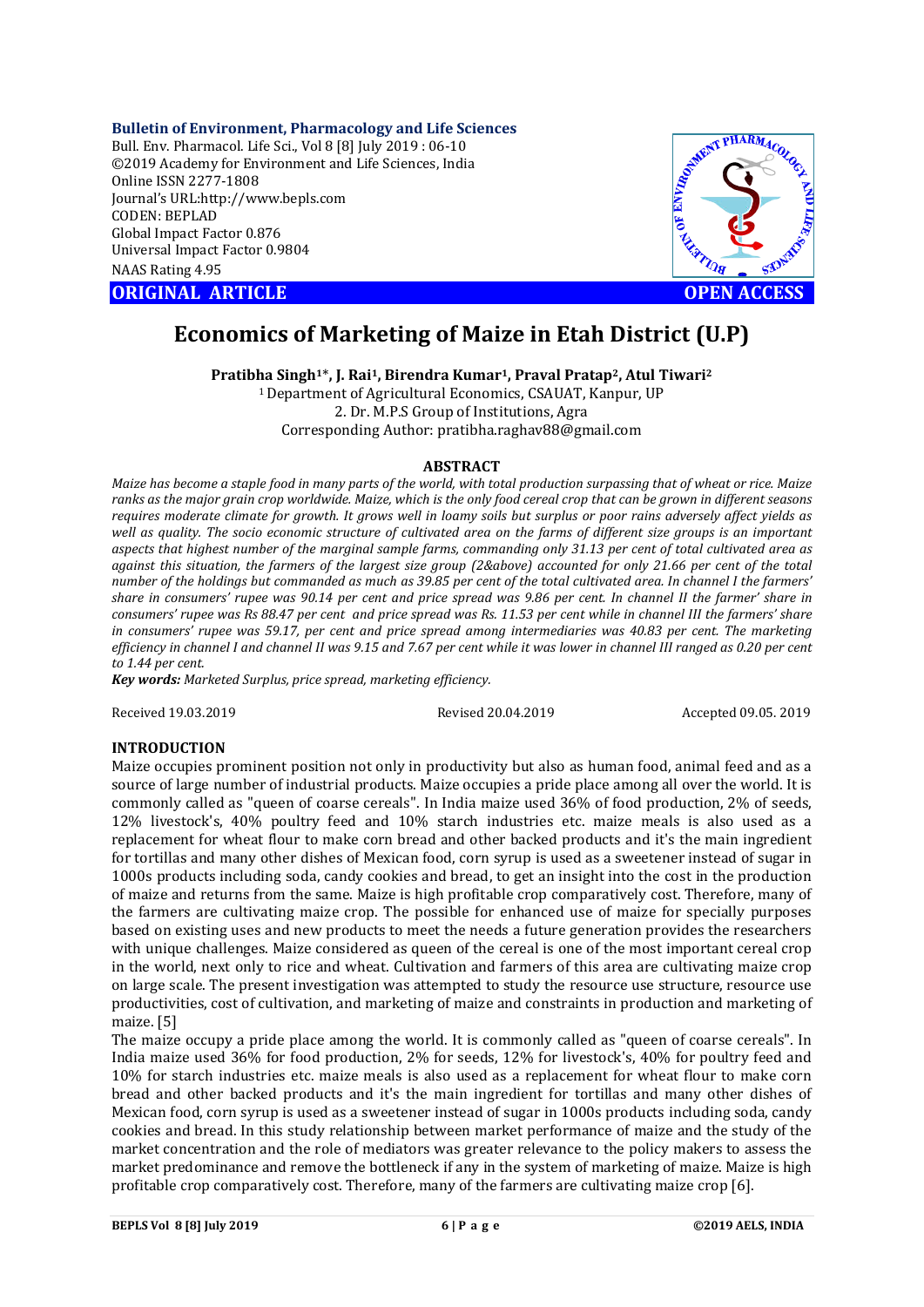# **MATERIAL AND METHODS**

Etah district was selected purposively due to highest area and production of maize crop in the district for study purpose. The present investigation is based on an intensive study of sample farmers of maize in District Etah with a view to bring sharp focus on economic of marketing of maize crop. For the study, two Block namely Marehra and Sakit of Etah district was selected purposively taking into consideration the concentration of area under maize in Both Blocks. As the soil and agro climatic conditions prevailing in Marehra and Sakit Blocks are more favorable for growing maize. The list of maize growing villages of the selected Blocks was prepared on the basis of information obtained from the District agricultural office and KVKs. For selection of the sample cultivators, a list of maize growers was prepared from the revenue records of each of the villages. All maize growers from the universe of 6 selected villages (3 villages from each block) was prepared then a total of 120 farmers (20 each maize growers) from each villages selected randomly. The maize growers were categorized in three size groups of farmers viz; 0-1 ha (Marginal) 1-2 ha (Small) and 2 ha and above (large) farmers on the basis of the farmers falling under each villages and different size group of category as per proportion. The primary data on aspects like details of farm family, infrastructure, land utilization, cropping pattern, resource use structure, farm production, cost and returns as well as grading and problems in production of maize were obtained by survey method from the sample cultivators for the year 2016-17 with the help of well designed scheduled prepared for the purpose.

Etah mandi/market was selected for the study of market and market functionaries. At least 20 % of the market functionaries studied for marketing cost, margin and different intermediaries involved in marketing and processing of maize in the district/ study area.

# **Marketable and Marketed Surplus:**

The marketable surplus of the selected maize was worked out by subtracting the requirement for family consumption seed. Labour as labourer and other consumptions from the total production of the crop on the farms.

**MS=P-C**, Where, M.S. = Marketed surplus,  $P = Total$  production and  $C = Total$  consumptions

The pattern of disposal of the surplus of the maize in respect to place, time and agency selected by the different sized farmers were also analyzed.

# **Price Spread:**

The producer's share, marketing costs and margins of middleman in marketing of maize were workout by using the formulation as given by Acharya and Agarwal's [1].

# **Producers share in consumer's rupee**

$$
P_s = \frac{P_f}{P_c} \times 100
$$

Where,  $P_{\rm s}=$  Producer's share in consumer's rupee, Pf = Price of the produce received by the farmers, and  $P_c$  = Price of the produce paid by the consumer

## **Marketing efficiency:**

Marketing efficiency is essentially the degree of market performance. The key methods of estimating marketing efficiency were as under

# **Acharya's methods :**

# Marketing efficiency (MME)

# Net Price received by farmers

# Total marketing charges + total margins of intermediaries

Or

# $MME = IRP/(MC+MM)$   $RP = FP = MC = MM$

Where, MME = Modified measure of marketing efficiency,  $RP = \text{Prices}$  paid by the consumers MC = Total marketing costs, MM= Net marketing margins, and FP= Prices received by the farmers. The higher the ratio more was the marketing efficiency and vice-versa.

## **RESULTS AND DISCUSSION**

The marketable surplus of maize crop and their percentage to the total production on the farms of lower size group as compared to the farms of large size group was due to proportionately more consumption of these crops with almost same size of family and proportionately low production of these crops with almost same size of family and proportionately low production of these crops on small farms as compared to large farms. It was also observed that the quantum of marketable surplus and its percentage to total production in maize crop increased with the size of holdings showing positive correlation.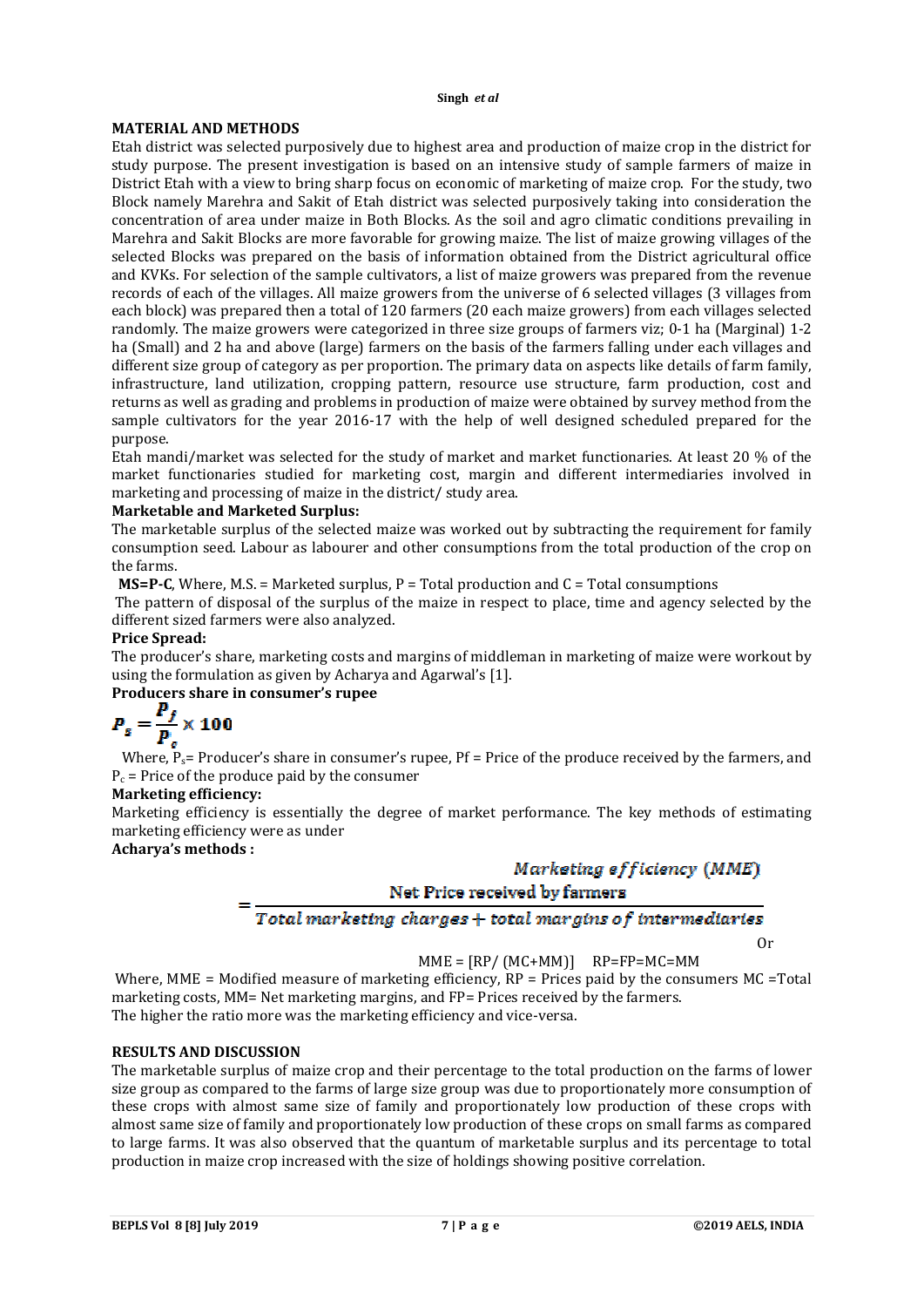| S no.        | <b>Particular</b>                | Size group (ha) |         |             |         |
|--------------|----------------------------------|-----------------|---------|-------------|---------|
|              |                                  | $0 - 1$         | $1 - 2$ | 2 and above | Average |
| $\mathbf{1}$ | Total quantity product (qt)      | 33.58           | 34.64   | 35.18       | 34.46   |
|              |                                  | (100)           | (100)   | (100)       | (100)   |
| (i)          | Quantity retained for seed (qt)  | 0.50            | 0.65    | 0.75        | 0.63    |
|              |                                  | (1.48)          | (1.87)  | (2.13)      | (1.82)  |
| (ii)         | Quantity consumed by family (qt) |                 | 1.25    | 1.55        | 1.25    |
|              |                                  | (2.82)          | (3.60)  | (4.40)      | (3.62)  |
| (iii)        | Others (qt)                      | 0.55            | 0.60    | 0.65        | 0.61    |
|              |                                  | (1.63)          | (1.73)  | (1.84)      | (1.77)  |
| $\mathbf{2}$ | Total quantity utilized (1-2)    | 3.03            | 3.35    | 2.95        | 3.11    |
|              |                                  | (9.02)          | (9.67)  | (8.38)      | (9.02)  |
|              | Marketable surplus               | 30.02           | 31.29   | 32.23       | 31.18   |
|              |                                  | (89.39)         | ั90.32) | (91.61)     | ั90.48) |

# **Table-1 Marketable surplus of maize crop:**

The price spread analysis for marketing channel I is furnished in Table -2

**Table-2 Price spread of Maize in marketing channel I**

| S. No.            | <b>Particulars</b>                 | o<br><b>Amount</b> (in Rs) | Per cent |
|-------------------|------------------------------------|----------------------------|----------|
| $\left( I\right)$ | Producer                           |                            |          |
| A                 | Net price received                 | 1400                       | 92.85    |
| B                 | Packing                            | 20                         | 1.28     |
| C                 | Loading/unloading                  | 10                         | 0.64     |
| D                 | Transport cost                     | 12                         | 0.77     |
| E                 | Marketing cost                     | 42                         | 2.70     |
| F                 | Gross price received               | 1442                       | 90.14    |
| $\mathbf{I}$      | <b>Retailer</b>                    |                            |          |
| A                 | Purchase price                     | 1442                       | 92.85    |
| B                 | <b>Transport cost</b>              | 5                          | 0.32     |
| C                 | Loading/unloading                  | 6                          | 0.38     |
| D                 | Marketing cost                     | 11                         | 0.70     |
| E                 | Marketing margin                   | 100                        | 6.43     |
| F                 | Sale price                         | 1553                       | 100      |
| III               | Price paid by the consumers        | 1553                       | 100      |
|                   | Price spread                       | 153                        | 9.85     |
|                   | Producers share in consumers rupee |                            | 90.14    |

Table-2 reveals that farmer has received net price of Rs. 1400 per quintal which constituted 90.14 per cent to consumer price in channel I. The marketing cost incurred by producer was Rs 42 per quintal which constituted 2.70 per cent consumers' price. The marketing cost of Retailer was Rs 11 per quintal constituted 0.70 per cent to consumers' price. His marketing margin was Rs 100 which constituted 6.43 per cent to consumers' price.

Thus the farmers' share in consumers' rupee was 90.14 per cent and price spread was 9.86 per cent.

The price spread analysis for marketing channel II is furnished in Table -3

| Table -3 Price spread of Maize in Marketing channel II. |                      |                |         |  |  |
|---------------------------------------------------------|----------------------|----------------|---------|--|--|
| S. No.                                                  | <b>Particulars</b>   | Amount (in Rs) | Percent |  |  |
| (1)                                                     | Producer             |                |         |  |  |
| a.                                                      | Gross price received | 1420           | 88.47   |  |  |
| b.                                                      | Packing              | 20             | 1.24    |  |  |
| c.                                                      | Loading/unloading    | 10             | 0.62    |  |  |
| d.                                                      | Transport cost       | 30             | 1.86    |  |  |
|                                                         | Marketing cost       | 60             | 3.73    |  |  |
|                                                         | Net price received   | 1480           | 92.21   |  |  |
| (2)                                                     | Wholesaler           |                |         |  |  |
| a.                                                      | Commission charges   | 20             | 1.24    |  |  |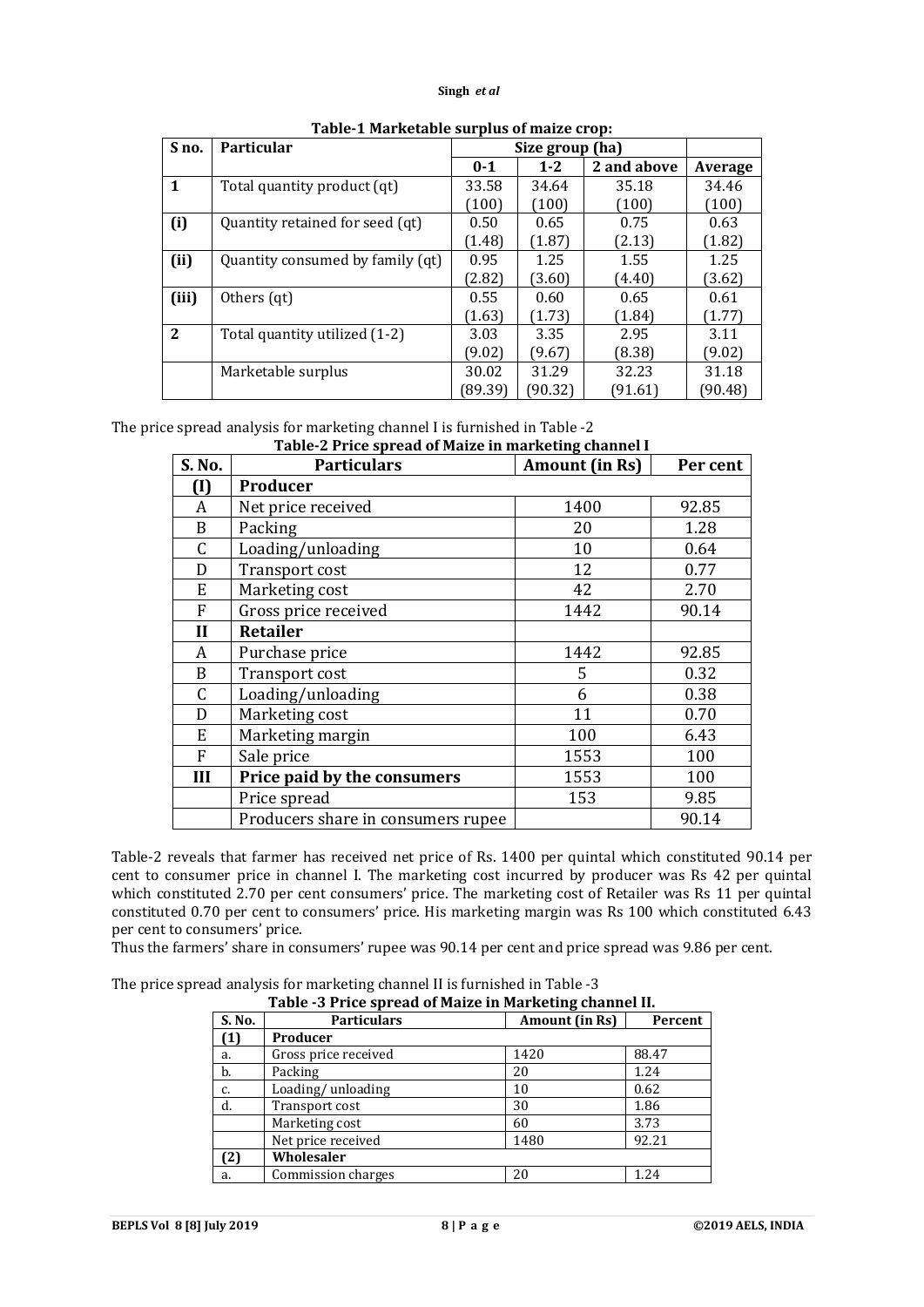|     | Sub total                           | 20   | 1.24  |
|-----|-------------------------------------|------|-------|
| (3) | Retailer                            |      |       |
| A   | Purchase price                      | 1500 | 93.45 |
| B   | Transportation                      | 10   | 0.62  |
| C   | Weighing                            | 10   | 0.62  |
| D   | Palledari                           | 5    | 0.31  |
|     | Marketing cost                      | 25   | 1.55  |
|     | Retailer's margin                   | 80   | 4.98  |
|     | Sale price                          | 1605 | 100   |
|     | Price paid by the consumer          | 1605 | 100   |
|     | Price spread                        | 165  | 11.53 |
| IV  | Producers shares in consumers rupee |      | 88.47 |

It could be seen from table from Table -3 farmers has received net price of Rs 1480.00 per quintal which constituted 92.21 per cent to consumer's price. The marketing cost incurred by producer was Rs. 60 per quintal which constituted 3.73 per cent to consumers' price. The cost incurred by retailer was Rs 25 per quintal constituted 1.55 per cent to consumers' price and marketing margin was Rs 80 which constituted 4.98 per cent to consumers' price.

Thus the farmer' share in consumers' rupee was 88.47 per cent and price spread was 11.53 per cent in channel II.

| The price spread analysis for marketing channel III is furnished in Table -4 |
|------------------------------------------------------------------------------|
| Table 4 Drice envead of moire in mortating channel III                       |

| S.               | Particular                        | Table -+ I Title spi eau of malze in marketing channel in<br>$\mathbf{A}$ |                | <b>B</b>       |       | $\mathbf{C}$   |       |
|------------------|-----------------------------------|---------------------------------------------------------------------------|----------------|----------------|-------|----------------|-------|
| N.               |                                   |                                                                           |                |                |       |                |       |
|                  |                                   | Amount                                                                    | Per            | Amount         | Per   | Amount         | Per   |
|                  |                                   | (in Rs)                                                                   | cent           | (in Rs)        | cent  | (in Rs)        | cent  |
| 1                | Producer                          |                                                                           |                |                |       |                |       |
| $\overline{A}$   | Net price received                | 1420                                                                      | 59.17          | 1420           | 8.00  | 1420           | 16.95 |
| $\mathbf B$      | Packing                           | 20                                                                        | 0.83           | 20             | 0.11  | 20             | 0.23  |
| $\mathsf C$      | Loading/unloading                 | 10                                                                        | 0.41           | 10             | 0.05  | 10             | 11.76 |
| D                | Transportation cost               | 30                                                                        | 1.25           | 30             | 0.16  | 30             | 0.35  |
|                  | Marketing cost                    | 60                                                                        | 2.5            | 60             | 0.33  | 60             | 0.70  |
|                  | Gross price received              | 1480                                                                      | 61.66          | 1480           | 8.22  | 1480           | 17.41 |
| 2                | Wholesaler                        |                                                                           |                |                |       |                |       |
|                  | Commission charges                | 20                                                                        | 0.83           | 20             | 0.11  | 20             | 0.23  |
| 3                | Miiler/processor                  | $\overline{A}$                                                            |                | $\overline{B}$ |       | $\overline{C}$ |       |
|                  |                                   | Processor                                                                 |                | Processor      |       | Processor      |       |
|                  |                                   |                                                                           |                | $_{\rm II}$    |       | III            |       |
| A                | Purchase price of processor       | 1500                                                                      | 62.50          | 1500           | 8.33  | 1500           | 17.64 |
| B                | Mandi fee                         | 20                                                                        | 0.83           | 20             | 0.11  | 20             | 0.23  |
| $\mathsf{C}$     | Palledari                         | 10                                                                        | 0.41           | 10             | 0.05  | 10             | 0.11  |
| D                | Weighing                          | 10                                                                        | 0.41           | 10             | 0.05  | 10             | 0.11  |
| E                | Transportation                    | 10                                                                        | 0.41           | 10             | 0.05  | 160            | 1.88  |
|                  | Subtotal of marketing cost        | 50                                                                        | 2.08           | 50             | 0.27  | 200            | 2.35  |
|                  | Processors price at the point     | 1550                                                                      | 64.58          | 1550           | 8.61  | 1700           | 20.00 |
|                  | Processing cost                   | 409                                                                       | 17.04          | 630            | 3.5   | 2037           | 23.96 |
|                  | Margin of processing              | 441                                                                       | 18.37          | 9820           | 54.55 | 3763           | 44.27 |
|                  | Sale price                        | 2400                                                                      | 100            | 12000          | 66.66 | 7500           | 88.23 |
| $\overline{4}$   | Retailer                          |                                                                           |                |                |       |                |       |
| $\boldsymbol{A}$ | Purchase price                    | $\overline{\phantom{a}}$                                                  | $\blacksquare$ | 12000          | 66.66 | 7500           | 88.23 |
| B                | Margin                            | $\blacksquare$                                                            | $\blacksquare$ | 6000           | 33.33 | 1000           | 11.76 |
| $\mathsf{C}$     | Sale price/qtl                    | $\overline{a}$                                                            | $\overline{a}$ | 18000          | 100   | 8500           | 100   |
| 5                | Price paid by consumer/qtl        | 2400                                                                      | 100            | 18000          | 100   | 8500           | 100   |
|                  | Price spread                      | 960                                                                       | 40.83          | 16560          | 92.00 | 7060           | 83.05 |
|                  | Producers'<br>share in consumers' |                                                                           | 59.17          |                | 8.00  |                | 16.95 |
|                  | rupee                             |                                                                           |                |                |       |                |       |

Note: A\* Corn flour processor, B\* Popcorn processor C\* Cornflakes processor

It could be seen from table -4 and this table is divided in three parts (A,B,C) that farmers has received net price of Rs 1420 per quintal which constituted 59.17, 7.88, and 16.70 per cent to consumers price. The marketing cost incurred by producer was Rs 60 per quintal which constituted 2.5, 0.33 and 0.70 per cent to consumers' price.

The cost incurred by processor was Rs. 50, Rs 50 and Rs 200 per quintal which constituted 2.08, 0.27, and 2.35 per cent to consumers' price. The purchase cost incurred by retailer was Rs 12000, and Rs 7500 per